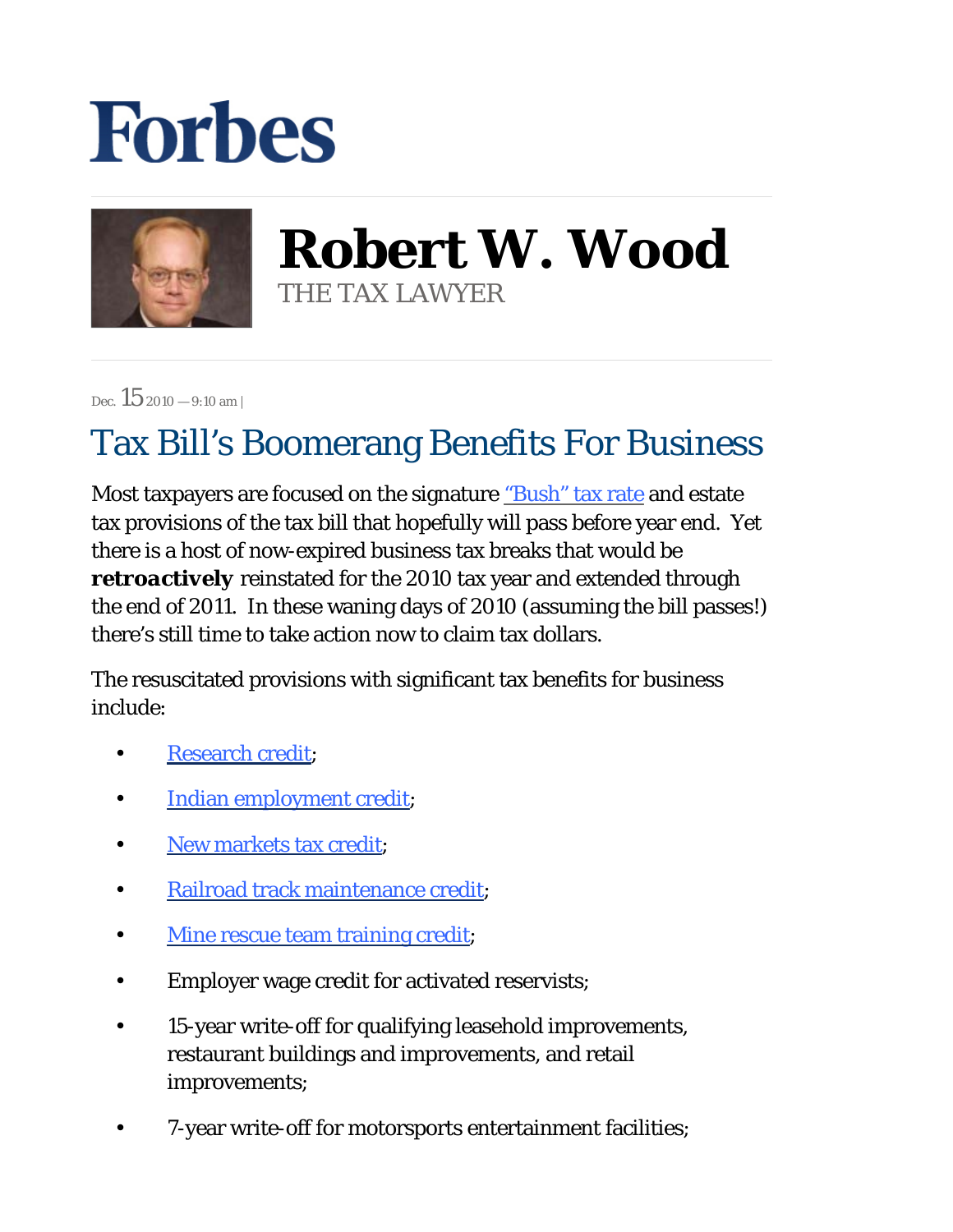- Accelerated depreciation for business property on an Indian reservation; •
- Enhanced charitable deductions for contributions of food inventory, for contributions of book inventories to public schools and for corporate contributions of computer equipment for educational purposes; •
- Expensing of environmental remediation costs;
- Allowance of the Code Section 199 domestic production activities deduction for activities in Puerto Rico; and •
- [Work opportunity tax credit.](http://www.irs.gov/formspubs/article/0,,id=177948,00.html)

**Energy Too.** The energy-related provisions slated to be extended through 2011 include:

- The \$1.00 per gallon production tax credit for biodiesel, as well as the small agri-biodiesel producer credit of 10 cents per gallon; •
- The \$1.00 per gallon production tax credit for diesel fuel created from biomass; •
- The placed-in-service deadline for qualifying refined coal facilities; •
- The credit for manufacturers of energy-efficient residential homes; •
- The \$0.50 per gallon alternative fuel tax credit (but the credit will not be extended for any liquid fuel derived from a pulp or paper manufacturing process); •
- The suspension on the taxable income limit for purposes of depleting a marginal oil or gas well; •
- The Code Section 45M credit for US-based manufacture of energy-efficient clothes washers, dishwashers and refrigerators (with modified standards); •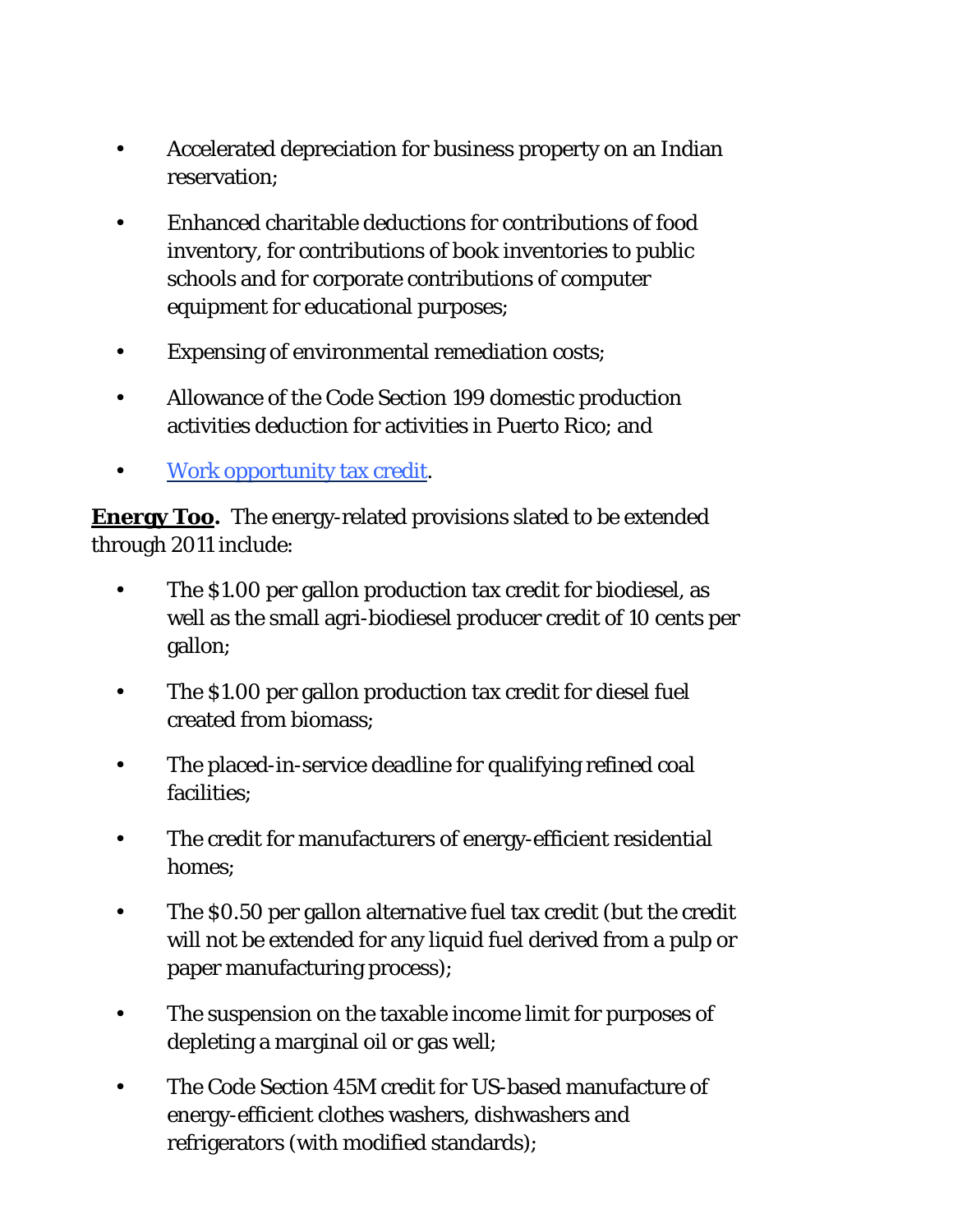- The Code Section 25C credit for energy-efficient improvements to existing homes (reinstating the credit as it existed before passage of the American Recovery and Reinvestment Act (standards for property eligible under Code Section 25C are updated to reflect improvements in energy efficiency); and •
- The 30% investment tax credit for alternative vehicle refueling property. •

**Disaster Relief***.* Disaster relief provisions set to be extended through 2011 include:

- The time for issuing New York Liberty Zone bonds, effective for bonds issued after Dec. 31, 2009; •
- The increased rehabilitation credit for qualified expenditures in the Gulf Opportunity Zone; and •
- The additional depreciation deduction claimed by businesses equal to 50% of the cost of new property investments made in the Gulf Opportunity Zone (expenditures in 2011 will be eligible if the property is placed in service by Dec. 31, 2011). •

**Incentives for Businesses to Invest in Machinery and Equipment***.* Apart from these numerous extenders, the bill tries to jump start business investments in machinery and equipment with:

- A 100% bonus first-year depreciation allowance under Code Section 168(k) for property acquired and placed in service after Sept. 8, 2010, and before Jan. 1, 2012; •
- A 50% bonus first-year depreciation allowance under Code Section 168(k) for property placed in service after Dec. 31, 2011, and before Jan. 1, 2013; •
- Extending through Dec. 31, 2012 the election to accelerate the AMT credit instead of claiming additional first-year depreciation; and •
- For tax years beginning after Dec. 31, 2011, setting the maximum expensing amount under Code Section 179 at •